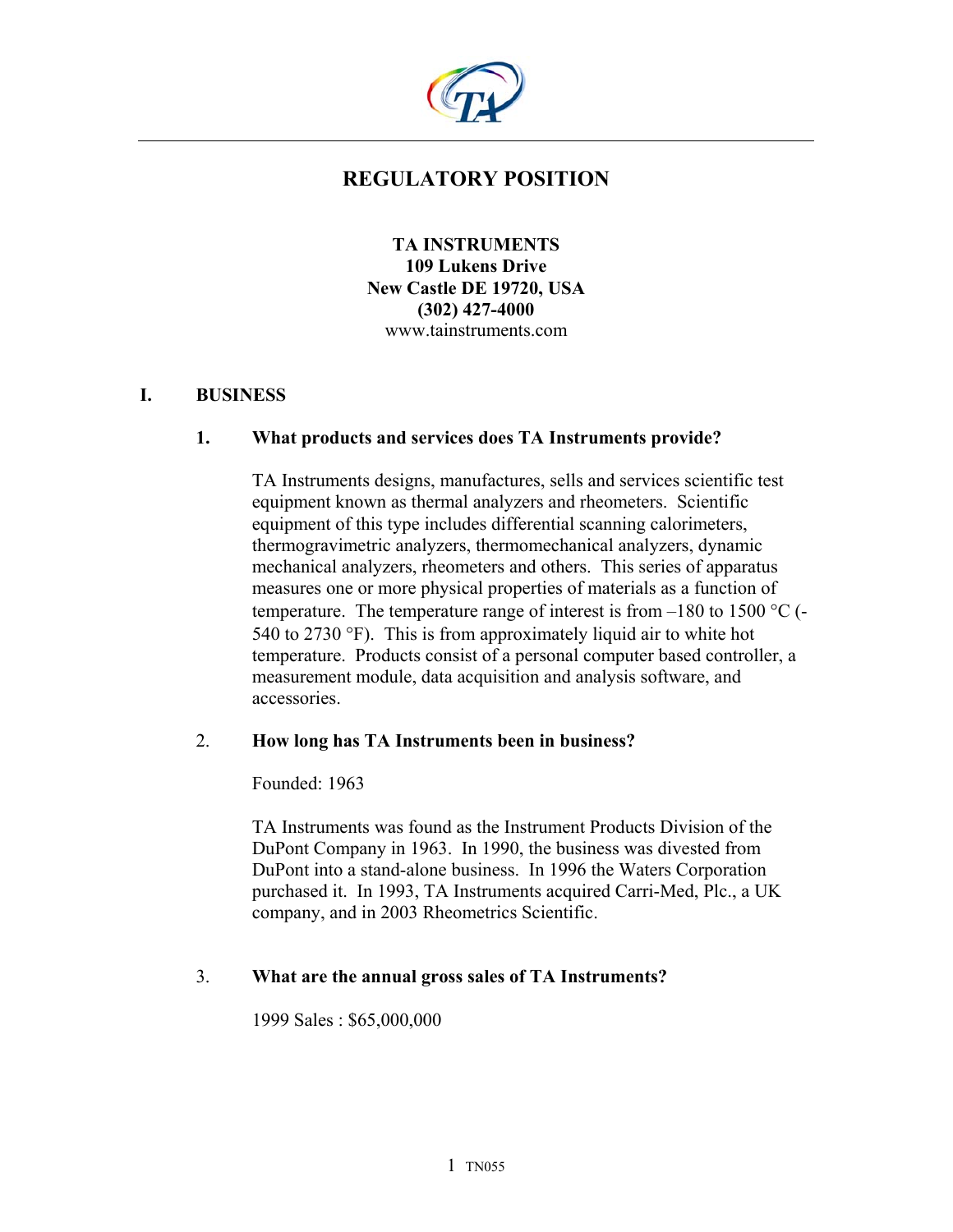### 4. **How many people are currently employed by TA Instruments?**

| Employment: ca. 300 |         | Worldwide      |
|---------------------|---------|----------------|
|                     | ca. 199 | <b>USA</b>     |
|                     | ca. 160 | New Castle, DE |

### 5. **How many and in which countries does TA Instruments have distribution/sales/service offices?**

TA Instruments operates sales offices, customer service, and support facilities in the USA and in 11 other countries. We also operate through agents and distributors in 43 other countries. A list of sales offices, customer service, and support facilities is available upon request.

### 6. **To what general markets does TA Instruments provide products and services?**

TA Instruments markets primarily to industrial (67 %), academic (25 %) and government (8 %) accounts. Primary application areas include polymer (55 %), chemicals (19 %) and pharmaceuticals (16 %).

### 7. **How long has TA Instruments been a supplier to the pharmaceutical industry?**

Since 1963

### 8. **What portion of TA Instruments business is in the Pharmaceutical sector?**

Approximately 16 % of our business is in the Pharmaceutical sector.

# 9. **How many systems are in place in the pharmaceutical industry?**

Estimated number of TA Instruments system installations in the pharmaceutical industry was 100 in 2002.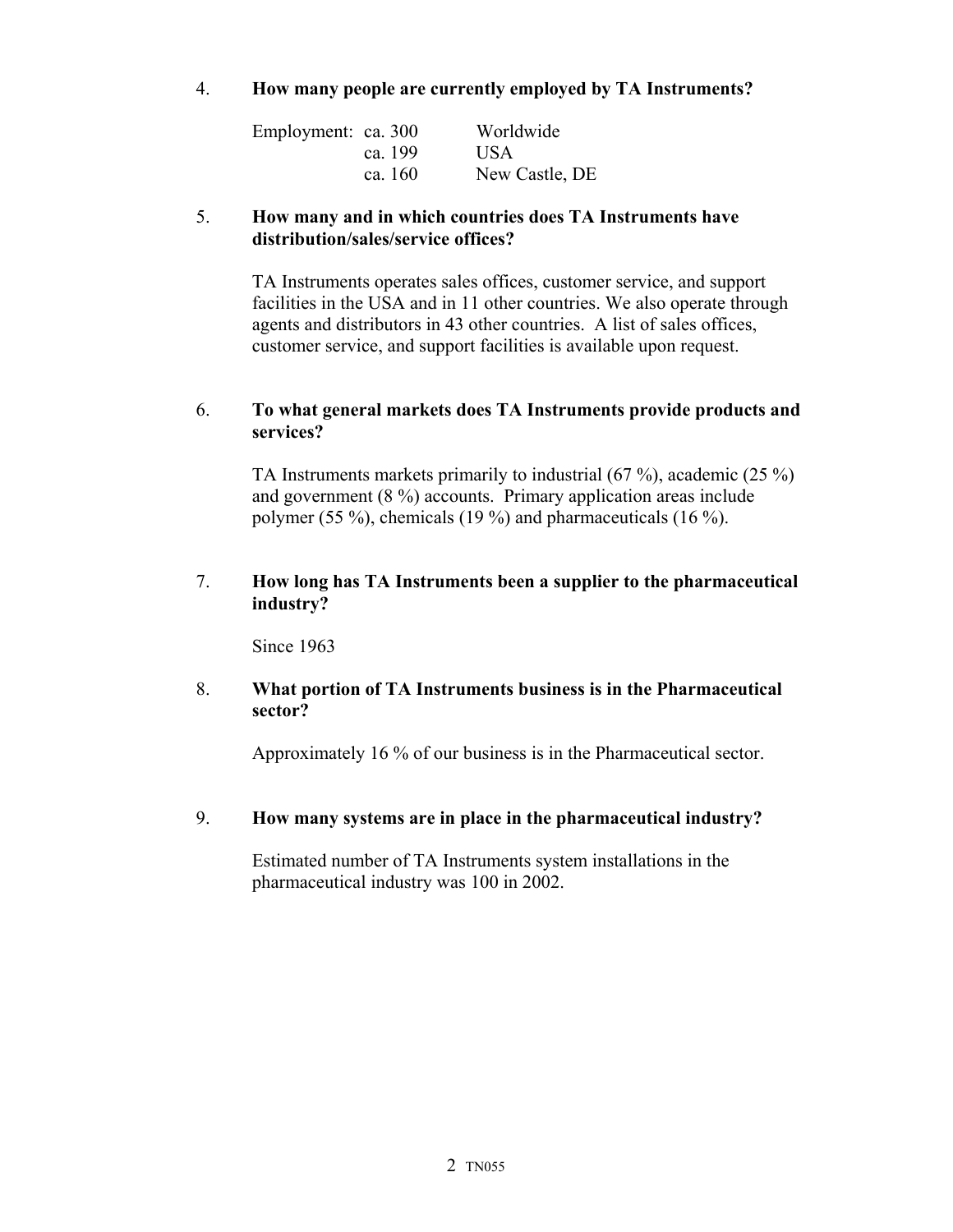#### 10. **Does TA Instruments have certification to any recognized international standards?**

TA Instruments has been ISO 9002 Certified since 1994 and was the first supplier of thermal analysis to be so certified. TA Instruments currently holds ISO 9001:2000 Certification.

TA Instruments services and calibrates only the apparatus that it manufactures. It is not a third party calibration or service organization. It is exempt from Guide 25 requirements under section 4.11.2.b.1 of the QS 9000 standard.

# 11. **How long have TA Instruments hardware products been available? What is the model history of the products?**

| <b>DSC</b> Model                  | <b>Introduced</b> | <b>Discontinued</b> |
|-----------------------------------|-------------------|---------------------|
| ------------<br>900               | 1968              | 1971                |
| CB II, 10, 910, 912               | 1971              | 1993                |
| 2010, 2910, 2920                  | 1988              | 2001                |
| Q10, Q100, Q1000                  | 2001              | present             |
| <b>TGA Model</b>                  |                   |                     |
| 950                               | 1963              | 1971                |
| 50, 951                           | 1971              | 1993                |
| 2050, 2950                        | 1989              | 2001                |
| Q50, Q500                         | 2001              | present             |
| <b>Controller/Software Models</b> |                   |                     |
| 900                               | 1963              | 1971                |
| 990                               | 1971              | 1978                |
| 1090                              | 1978              | 1984                |
| $9000 - RMX$                      | 1984              | 1989                |
| 2000 – RMX                        | 1989              | 1997                |
| $OS2 - DOS$                       | 1995              | 1998                |
| <b>Thermal Solutions</b>          | 1998              | 1999                |
| <b>Thermal Advantage</b>          | 1999              | present             |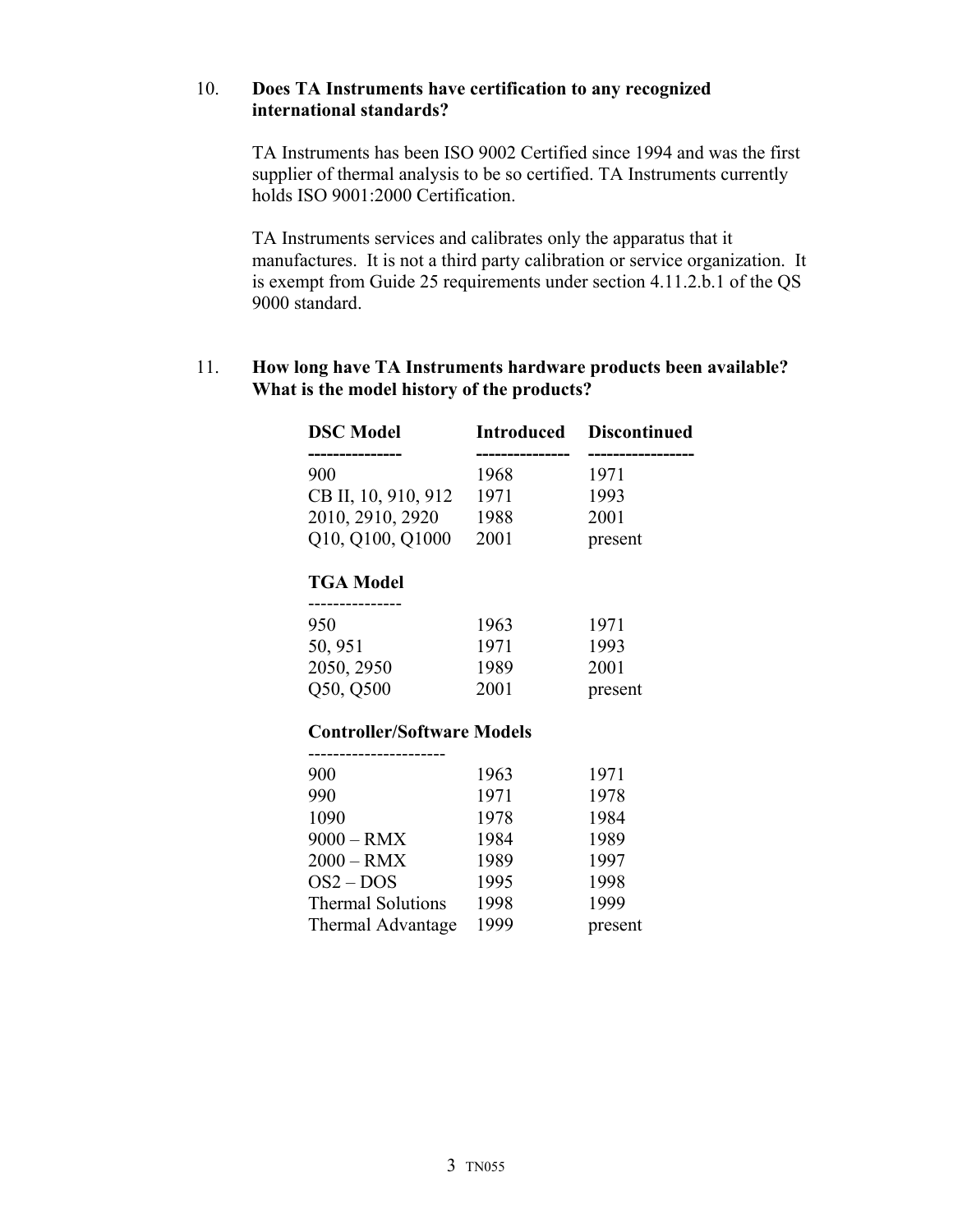12. **How long have TA Instruments software products been available? What is the version history of the product and number of releases per year?**

| Thermal Advantage (Q Series)             | 2001 |
|------------------------------------------|------|
| Universal Analysis (Windows®)            | 2000 |
| Advantage Integrity for Thermal Analysis | 2002 |
| Rheology Advantage                       | 2000 |
| Rheology Analysis                        | 2000 |
| Advantage Integrity for Rheology         | 2003 |

# 13. **Does TA Instruments have a stated Corporate Quality Policy?**

Yes. Policy attached as Appendix B

### 14. **Does TA Instruments have a separate Quality Assurance Organization?**

Yes. The Quality Assurance Manager leads the Quality Assurance Organization.

# 15. **Does TA Instruments have a Quality Audit Program?**

TA Instruments regularly participates in within laboratory repeatability and between laboratory reproducibility programs (*i.e.,* interlaboratory tests) sponsored by the American Society for Testing and Materials (ASTM International).

# 16. **What training do staff members undergo when joining the company?**

Initial employee training is conducted by Human Resources and includes company polices and procedures, time keeping requirements, EEO and Affirmative Action, Sexual Harassment, code of Conduct and General Safety, Right-to-Know with regard to Material Safety Data Sheets and Chemical handling.

This is followed by job and safety training by the respective departments according to ISO guidelines.

Training is documented in the individual employees training records and is updated during the annual review of performance.

# 17. **Are written records of training maintained for each staff member?**

Yes.

# 18. **Is TA Instruments considered a large business by governmental law or regulation?**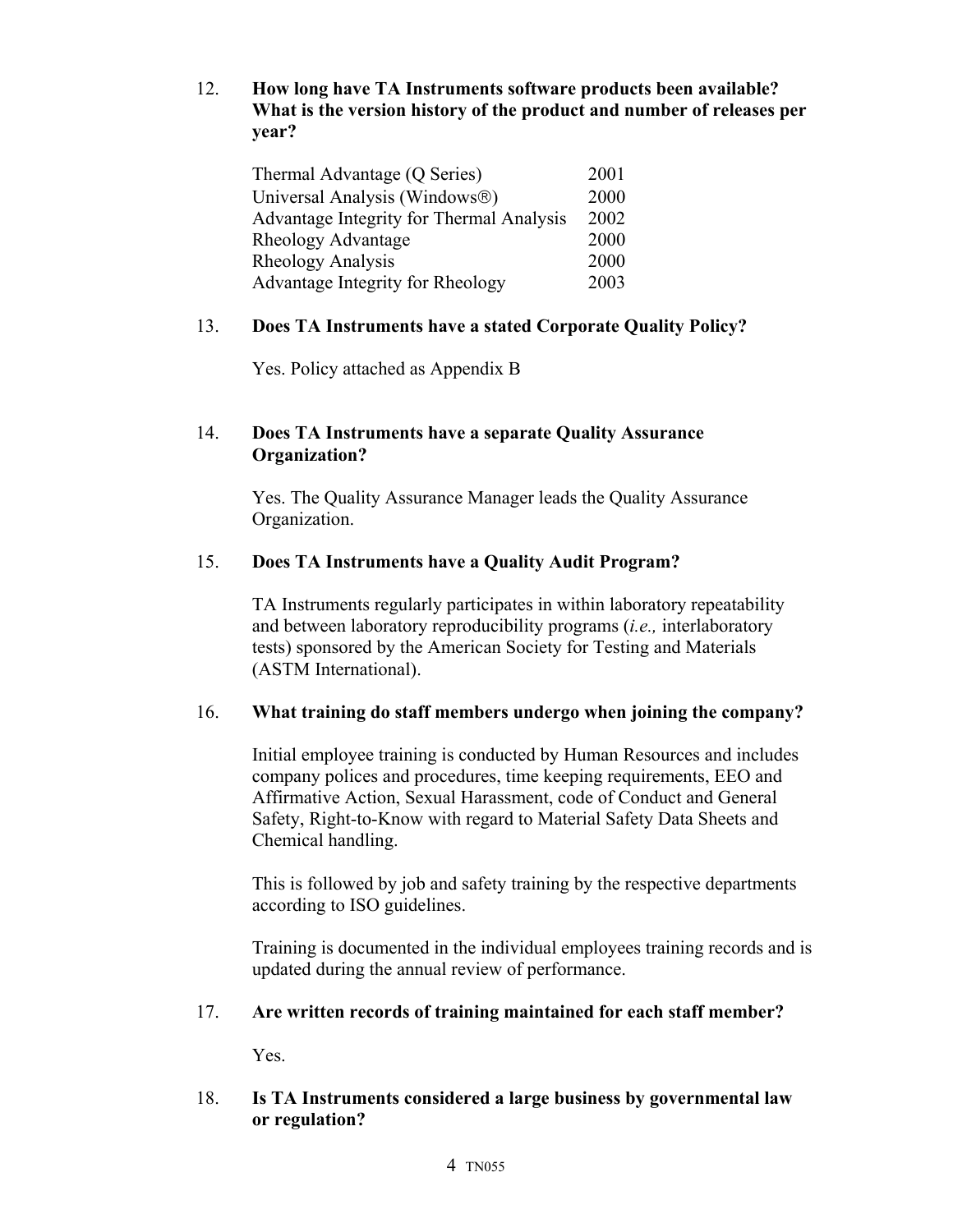Yes. TA Instruments is not considered a small business.

#### 19. **What is TA Instruments Data Universal Numbering System (DUNS) number?**

61-5257847

#### 20. **Does TA Instruments provide validated products and services?**

TA Instruments provides, upon request, Certificates of Software Validation.

Upon completion of a confidentiality agreement, TA Instruments will make the following documents available to an authorized representative of the government, your company or a regulatory agency for inspection at TA Instruments, New Castle, Delaware:

- o Manufacturing Requirements Definitions (i.e. new product proposal)
- o Function Specifications (*i.e.,* engineering specifications)
- o Software Quality Plan?
- o Test Program?
- o Test Summary Reports (*i.e,.* approval for shipment)
- o Defect Status Reports?
- o Source Code Documentation
- o Hardware Testing Configuration
- o Revision Status Information, and
- o Release Notes.

The accessory kit provided with each instrument contains an end-use material that may be used for calibration of the major signals from that module in conjunction with ASTM International standards.

In some cases, certified reference materials, traceable to one or more national reference laboratories, are available as extra cost options.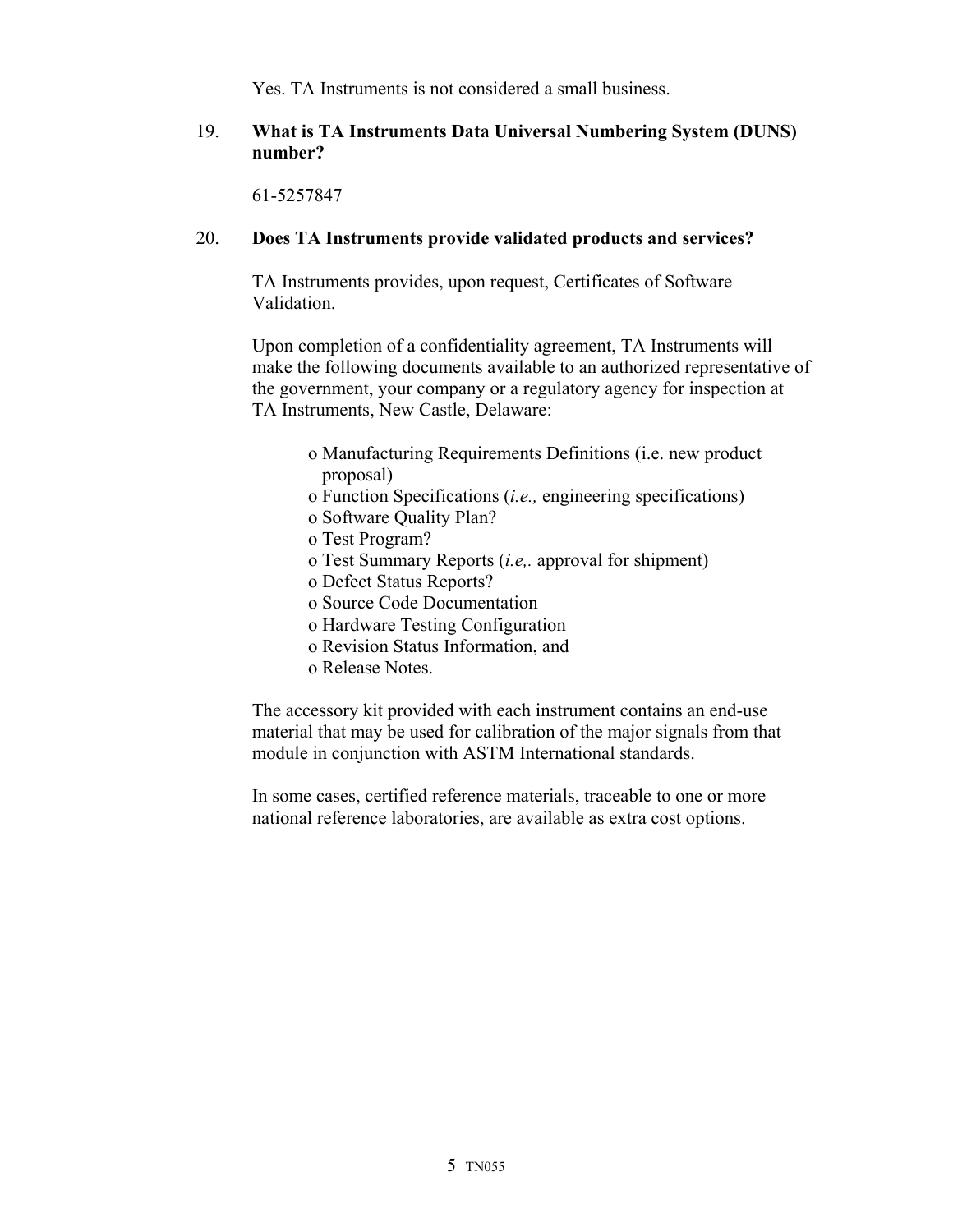# **II. Software Quality Assurance**

### 1. **What is the current version of the software?**

| Thermal Advantage (Q Series)                  | 2.0               |
|-----------------------------------------------|-------------------|
| Universal Analysis (2000)                     | 3.9               |
| <b>Specialty Library</b>                      | 1.4               |
| Rheology Advantage (AR Control)               | 5.0               |
| Rheology Advantage (CP Control)               | 5.0               |
| Rheology Advantage                            | 5.0               |
| Rheology Advantage with Enhanced Polymer      |                   |
| Library                                       | 5.0               |
| Rheology Navigator™                           | 5.0               |
| Advantage Integrity™ for Thermal Analysis     | 2.0 Included in   |
|                                               | Thermal Advantage |
| Advantage Integrity <sup>™</sup> for Rheology | 20                |
|                                               |                   |

### 2. **Are previous versions of the software, source code and associated documentation available?**

TA Instrument's general policy is to support the current and one previous release of software. Source code and associated documentation is available for review at the New Castle, DE facility upon execution of a Confidentiality Agreement.

### 3. **Is the development process such that custom modifications to the software can be completed in a timely fashion? How are custom changes integrated into the development process?**

TA Instruments does not perform custom modification to applications software.

#### 4. **What is the operating system (OS)?**

#### **Thermal Advantage (Q Series)**

Microsoft Windows® NT 4.0 Professional with Service Pack 3 Microsoft Windows® 2000 Professional with Service Pack 2 or higher Microsoft Windows<sup>®</sup> XP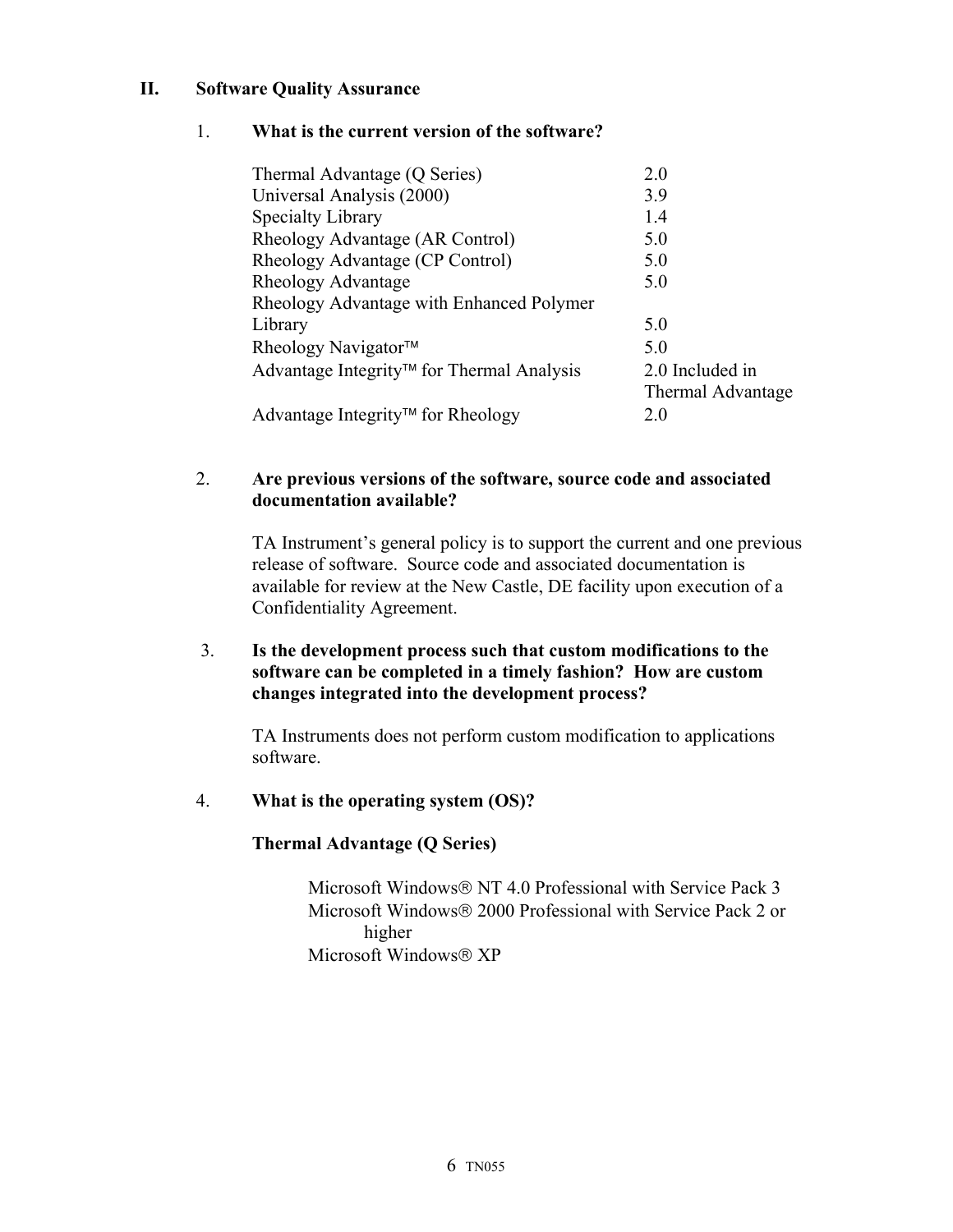# **Advantage Integrity**

.

**Microsoft Windows ® 2000** Microsoft Windows® XP Professional

### **Advantage Integrity Server**

Microsoft Windows 2000 Server Software

5. **Has TA Instruments undergone previous pharmaceutical industry audits?** 

Yes - Pfizer, Inc. 2004 Fully Acceptable

### 6. **How does TA Instruments assure that the software programmers and evaluators are qualified?**

Most of TA Instruments software programmers and evaluators have been with the Company for 10 years. Job descriptions are available, and training records are available for each programmer and evaluator.

### 7. **Does TA Instruments have a formal complaint handling system?**

Yes. A formal documented complaint handling (corrective action reporting) system is handled in the Quality Management System.

#### 8. **Are Escrow Accounts available?**

Yes. Escrow Accounts are available through Data Security International, Inc. that provides the third party vault storage vault.

### 9. **Does TA Instruments use a formal change control procedure to change existing procedures and functionalities?**

Yes. A formal documented change control procedures exists.

### 10. **Is system documentation available for customers or third party auditors?**

Yes. Information is available at the New Castle, DE facility following the executing of a Confidentiality agreement.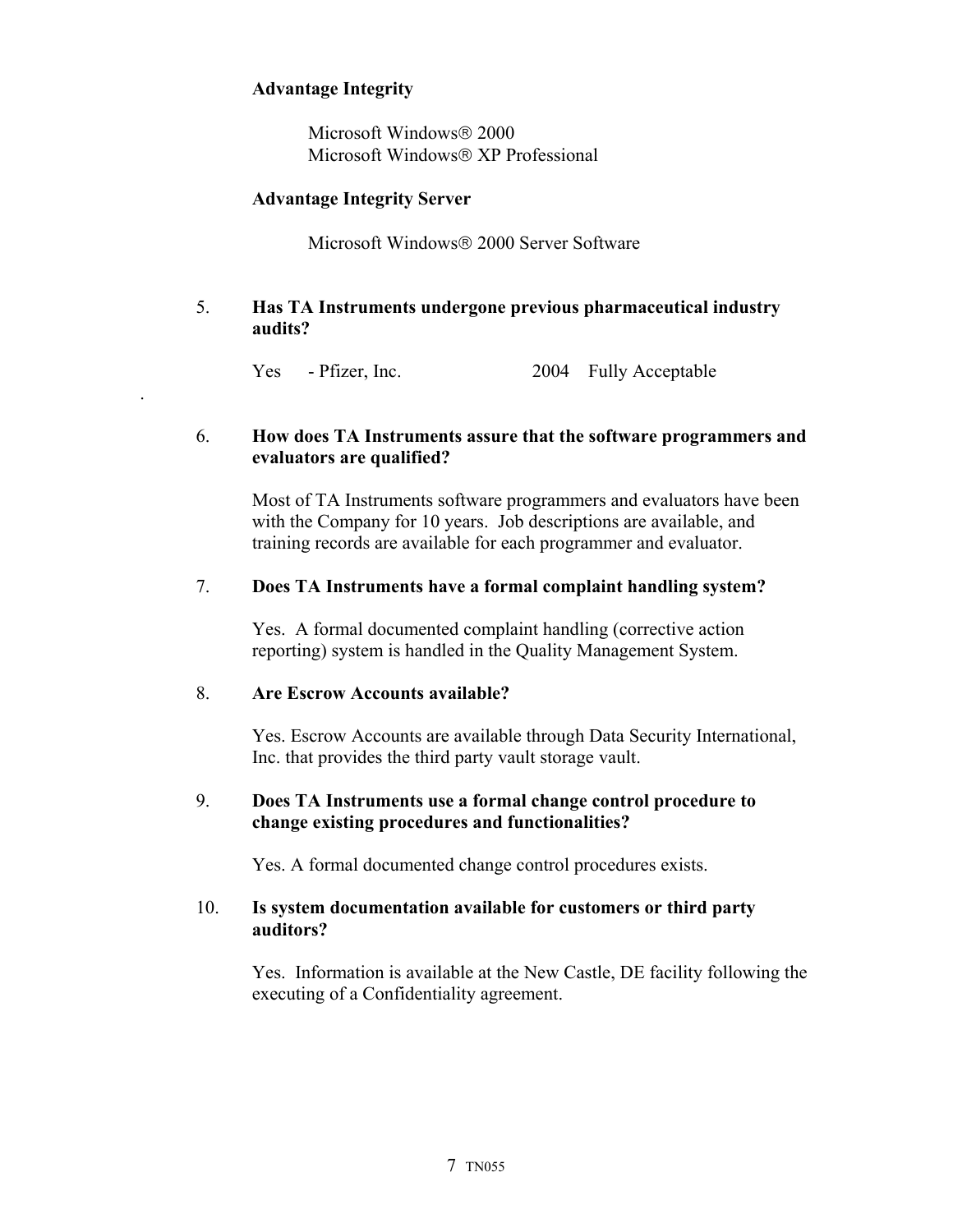### 11. **What is TA Instruments warrantee/guarantee?**

TA Instruments warrantees its instruments for defects in workmanship or materials for 12 months after installation or 15 month after shipment, whichever is less. Consumable items (such as glassware, heating elements, etc.), where the lifetime depends upon use, have shorter warrantee periods.

Warrantee replacement, including software, is on a no charge basis except in cases where the replacement item has expanded capabilities not present in the original.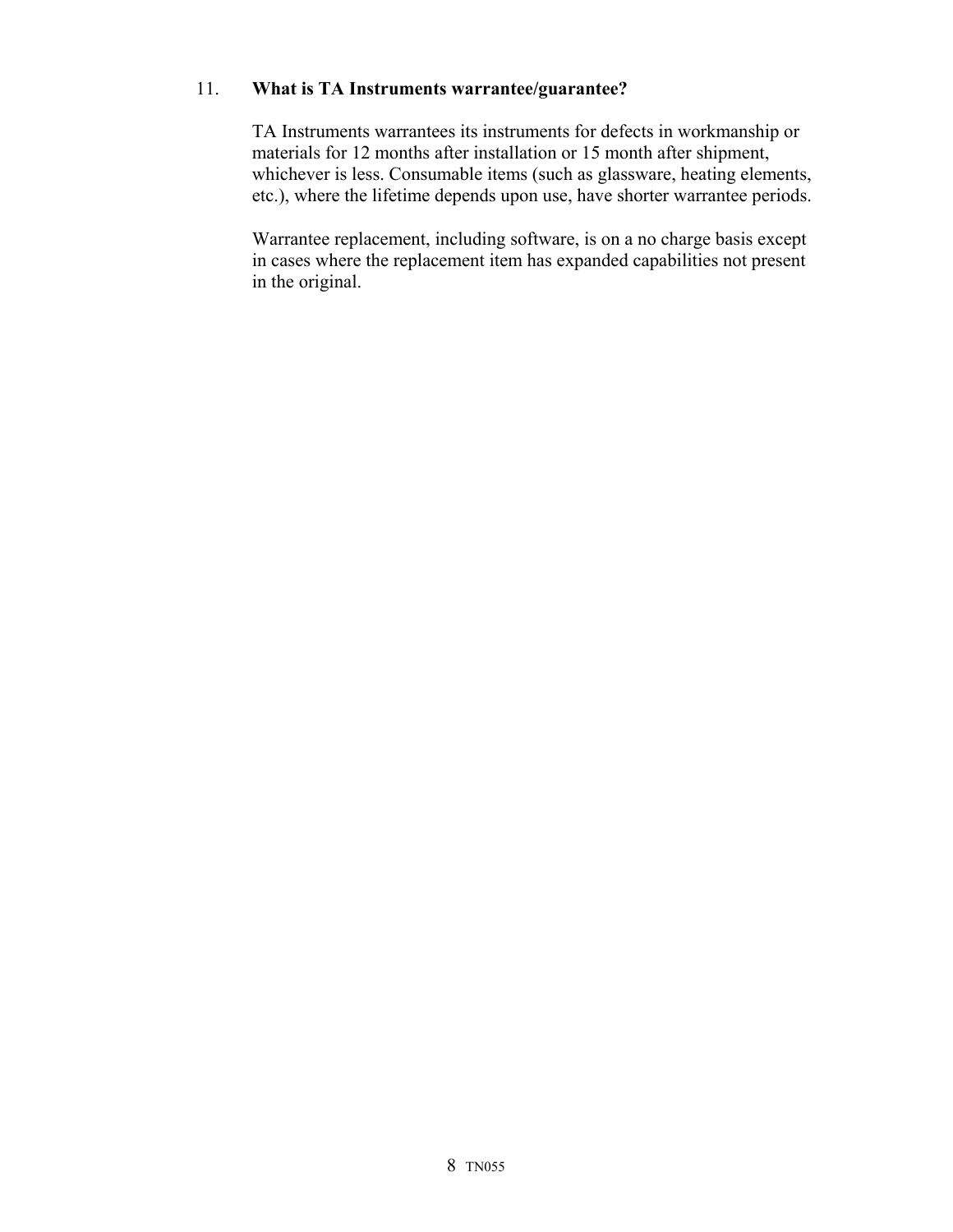### **III. Instruments and Systems Quality**

### **1. Does TA Instruments manufacture its own electronic circuit boards?**

No. TA Instruments designs its own circuit boards but third party vendors manufacture the boards.

### 2. **How does TA Instrument control engineering changes to its circuit boards?**

Circuit boards are built to TA instruments designs using TA Instruments drawings. Changes to the drawings are documented through Engineering Drawing Change Orders (ECOs).

### 3. **Does TA Instruments test components, sub-systems and the complete system?**

Printed circuit boards are tested for minor functionality at our suppliers. In some cases, sub-systems are check for functionality as part of the instrument assembly process. Major testing is performed at the complete system level.

# 4. **How is instrument calibration performed or demonstrated?**

Calibrations performed during manufacturing are largely electronic in nature. At installation, our service engineer performs on-site calibration using reference materials traceable to a national reference laboratory, if applicable. A certificate of calibration is then issued to this effect.

# 5. **Are traceable reference materials included with the instruments?**

The TA Instruments Service Engineer using traceable reference materials and ASTM International standards demonstrates performance of the instrument. The instrument accessory kit includes high purity materials that may be used by the user for performance verification on an on-going basis. Additionally, traceable reference materials are available from TA Instruments as an extra cost option.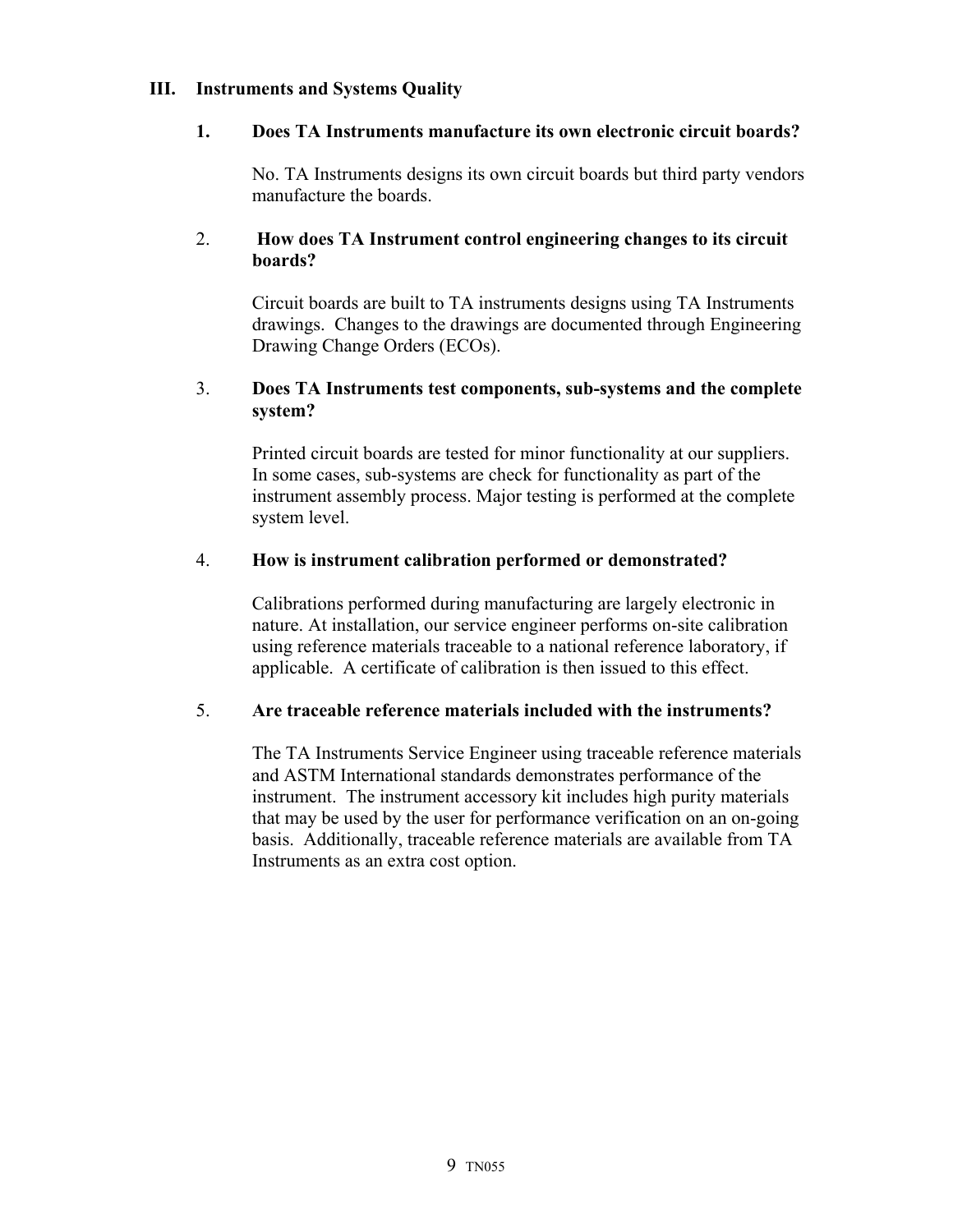# **IV. Instrument and System Safety, Electromagnetic Certification**

# 1. **To what safety standards does TA Instruments products comply?**

# *Canada*

CAN/CSA-22 No. 1010-92 Safety requirements for electrical equipment for measurement, control, and laboratory use, Part 1: General Requirements and Amendments.

# *Europe*

(In accordance with Council Directive 73/23/EEC of 19 February 1973 on the harmonization of the laws of Member States relating to electrical equipment designed for use within certain voltage limits.)

EN61010-1: 1993 Safety requirements for electrical equipment for measurement, control, and laboratory use, Part 1: General Requirements and Amendments.

# *United States*

UL3101-1 Electrical Equipment for Laboratory Use; Part 1: General Requirements

# 2. **To what electromagnetic standards does TA Instruments products comply?**

# *Australia and New Zealand*

AS/NZS 2064: 1997 Limits and methods of measurement of electronic disturbance characteristics of industrial, scientific and medical (ISM) radio frequency equipment.

# *Canada*

ICES-001 Issue 3 March 7, 1998 Interference - Causing Equipment Standard: Industrial, Scientific, and Medical Radio Frequency Generators.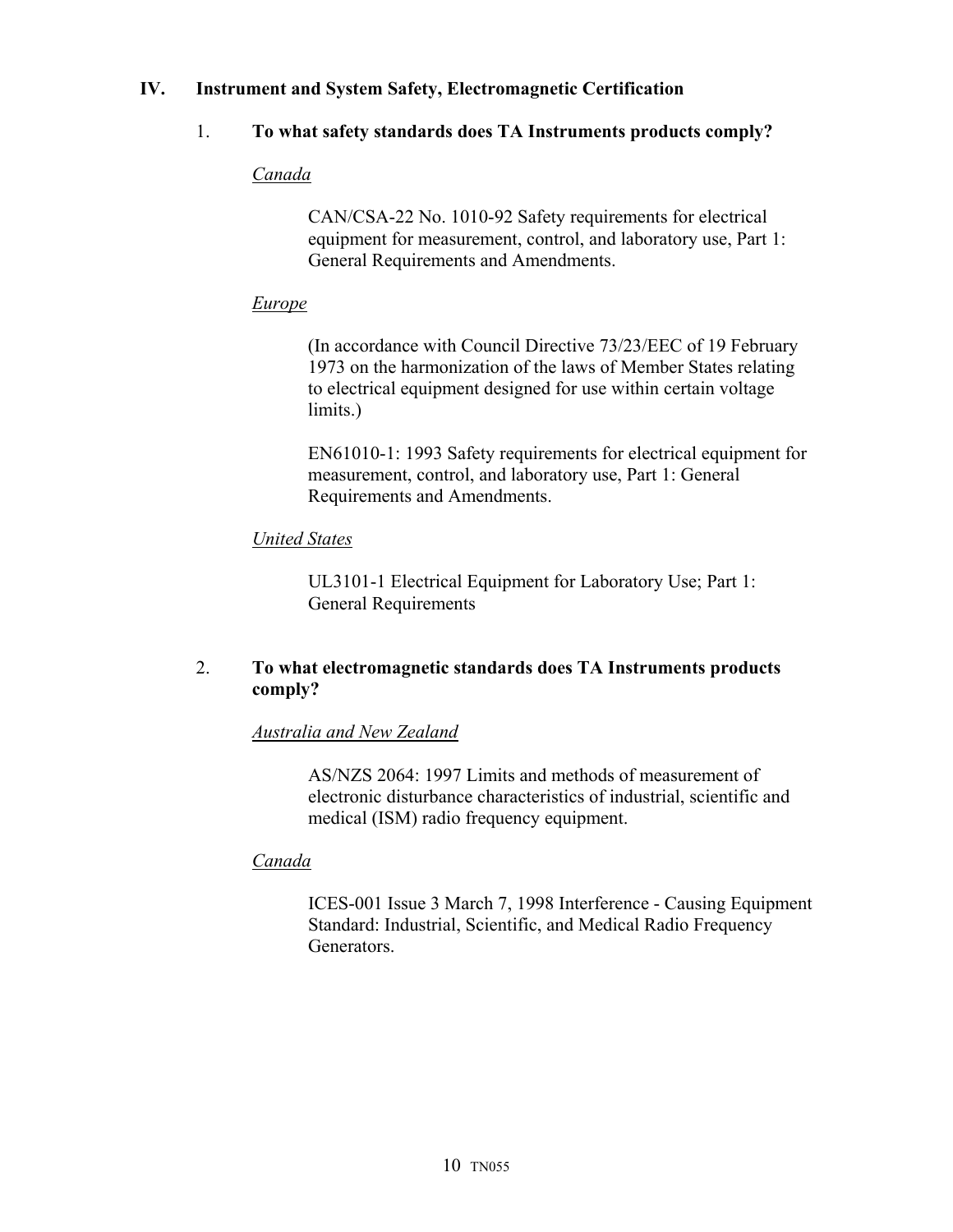### *Europe*

(In accordance with Council Directive 89/336/EEC of 3 May 1989 on the approximation of the laws of the Member States relating to electromagnetic compatibility.)

EN61326-1: 1997 Electrical equipment for measurement, control and laboratory use - EMC requirements - Part 1: General Requirements and Amendments (for class A equipment).

### *United States*

CFR Title 47 Telecommunications Chapter I Federal Communications Commission, Part 15 Radio frequency devices (FCC regulation pertaining to radio frequency emissions).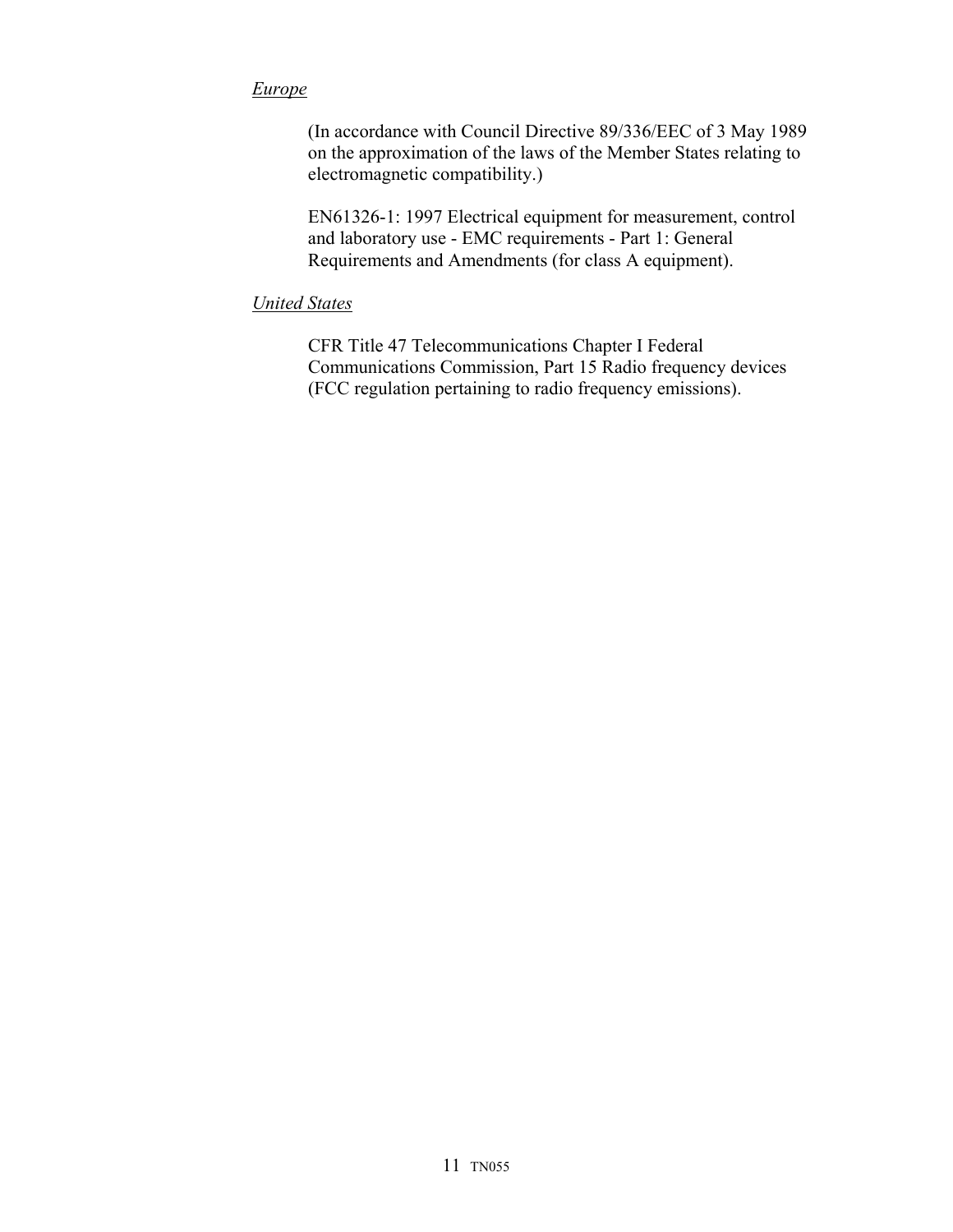### **V. END USER SUPPORT**

### 1. **Are there peer-reviewed publication by non-vendor affiliated groups (preferably industrial) demonstrating successful applications of the system?**

Not available.

### 2. **Is formal user training available?**

 **A** tiered training approach is used. The Service Engineer provides introductory training to the user at the time of installation. This is followed by a more in depth applications oriented training by the Technical Representative at the users site. Formal "getting started" information is available through the Internet. Each instrument purchase includes Internet training and one day training at an off-site location.

### 3. **Is the cost for training included in the purchase price?**

Both no-charge and for-fee training is available**.** 

#### 4. **Is there a help-line/e-mail (internet) address to assist in the timely resolution of problems?**

Telephone and Internet help desk service are available from 8:00 am to 4:00 pm ET, Monday through Friday.

#### 5. **Are there complete manuals available?**

Getting Started Guides are available as on-line help documents associated with each instrument module and major software products. The user may print out this manual for hard copy needs.

Additionally, an on-line help system is available. On-line documentation includes detailed operational, setup and troubleshooting information.

#### 6. **Are there systems available for at-user evaluations?**

Demonstration or evaluation systems are available through the local Technical Representative in the United States, Canada, Europe and Japan.

### 7. **What is the approximate turnaround time for repairs, availability of spare parts?**

Repair is usually completed within 3 working days in the United States Canada, Western Europe and Japan.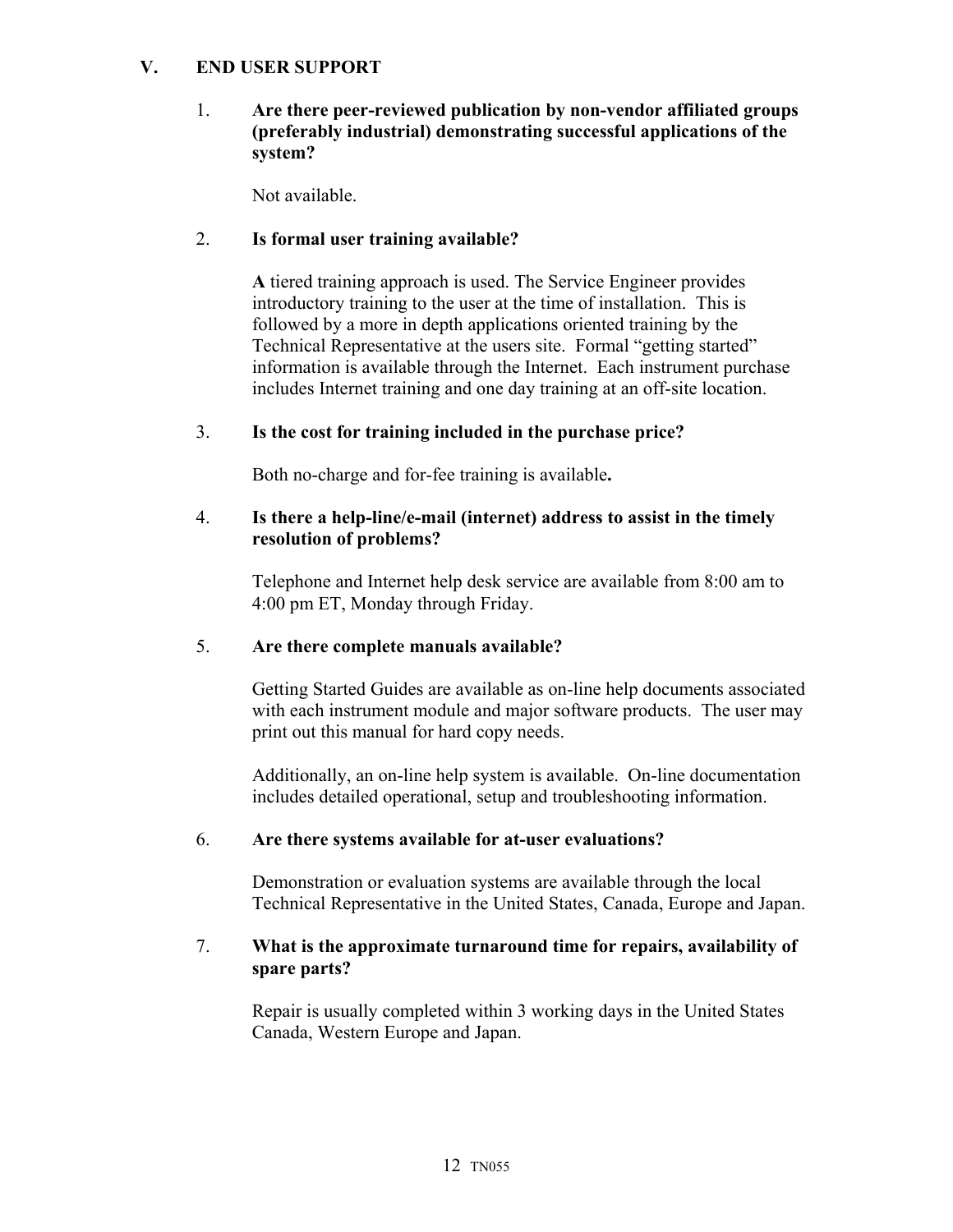### 8. **Are service contracts available?**

Yes. Service contracts are available in the United States, Canada, Western Europe and Japan.

### 9. **Does the equipment have to be returned to the manufacturer for service or repair?**

No. On-Site repair and service is provided in the United States, Canada, Western Europe and Japan.

# 10. **If an instrument in warrantee has to be returned to a location in or outside it country of use during warrantee, will TA Instruments meet the cost of shipping?**

Under TA Instruments' terms-of-sale, the user is require to meet the cost of shipping for equipment returned for warrantee service. As a matter of practice, however, the user meets the cost of shipping to TA Instruments and TA Instruments meets the cost of repair and return shipping to the user.

### 11. **If service support is provided, will TA Instruments provide and meet service engineer travel costs while the instrument is in warranty?**

Yes. There is no charge for Service Engineers travel expenses for warrantee service in the United States, Canada, Western Europe and Japan.

# 12. **Is validation support for customers available (i.e., test cases, validation plans, IQ/OQ/PQ documents, and examples as scripts? Is there additional charge for these items?**

IQ/OQ documents are available as an extra cost option. TA Instruments does not currently supply performance qualification (PQ), test cases, validation plans or scripts.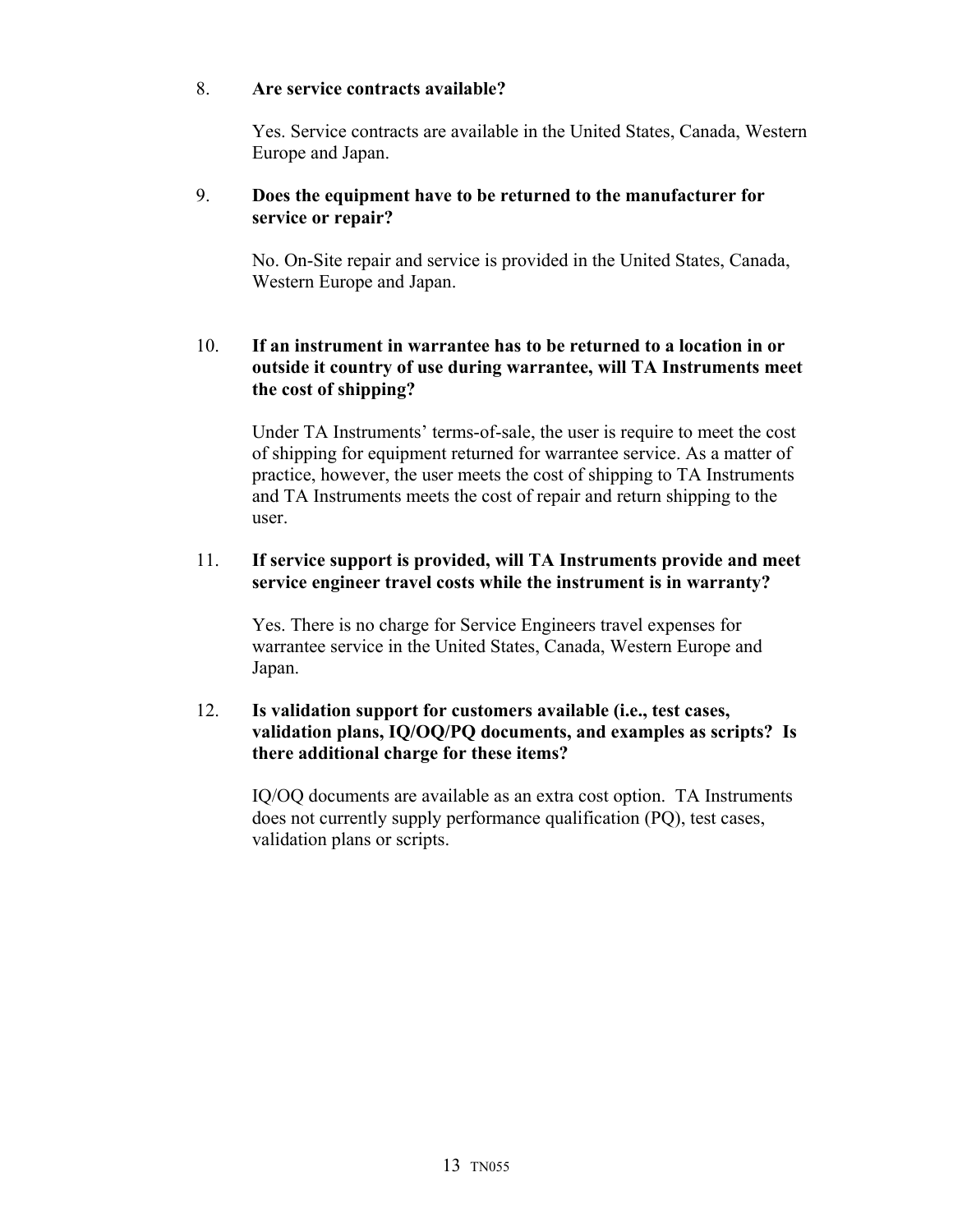# **VI. ENVIRONMENTAL PRACTICES**

# 1. **What is TA Instruments position on toxic chemical use?**

TA Instruments has filed and continues to file the Toxic Chemical Release Inventory Form (Form r) as described in sections  $313(a)$  and (g) of the Emergency Planning and Community Right-to-Know Act of 1986 (EPCRA) (452 U.S.C. 11023) and section 6607 of the Pollution Prevention Act of 1990 (PCA) (42 U.S.C. 13106).

# **2. What is TA Instruments environmental position?**

TA Instruments certifies that none of its facilities are list on the Environmental Protection Agency (EPA) List of Violating Facilities.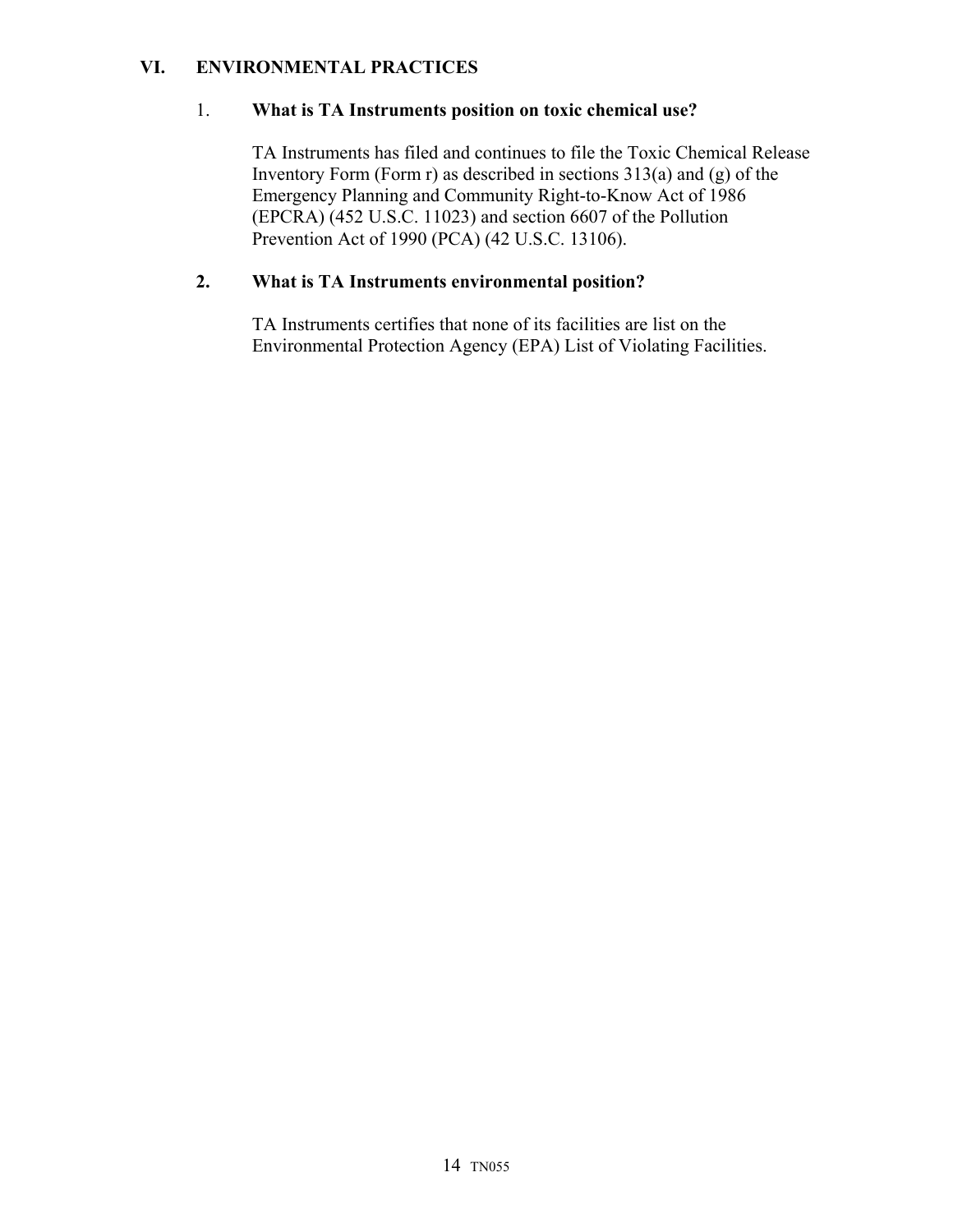#### **VII. BUSINESS PRACTICES**

#### 1. **Does TA Instruments provide any segregated facilities for its employees or guests?**

No. TA Instruments is an Equal Opportunity Employer.

# 2. **Does TA Instruments Meeting Affirmative Action Requirements?**

TA Instruments has developed and has on file affirmative action programs required by the rules of the Secretary of Labor (41 CFR 60-1 and 60-2).

### 3. **Does TA Instruments maintain a formal Safety Manual?**

Yes.

#### 4. **Does TA Instruments have a dress code?**

Yes. Business casual except in warehouse where shorts are permitted. Warehouse workers require safety shoes.